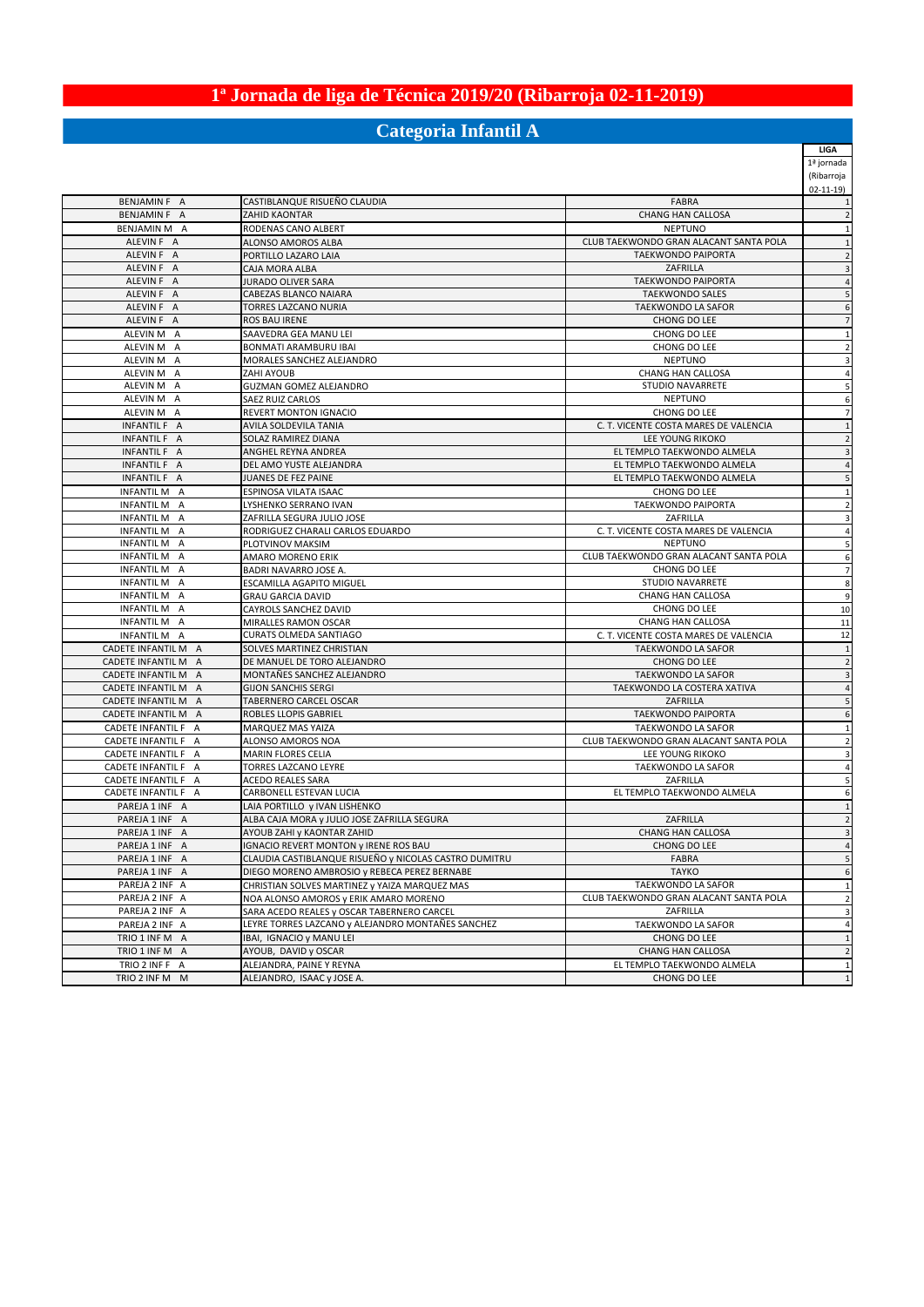## **Categoria Infantil B**

**LIGA**

|                                     |                                  |                                        | 1ª jornada<br>(Ribarroja |
|-------------------------------------|----------------------------------|----------------------------------------|--------------------------|
|                                     |                                  |                                        | $02 - 11 - 19$           |
| PREBENJAMIN M B                     | PEREZ MARTINEZ DANIEL            | <b>TAEKWONDO SALES</b>                 |                          |
| BENJAMIN M B                        | <b>GASCON GONZALEZ DIEGO</b>     | <b>NEPTUNO</b>                         | $\mathbf{1}$             |
| BENJAMIN M B                        | SHAHBAZYAN ENRIQUE               | C. T. VICENTE COSTA MARES DE VALENCIA  | $\overline{2}$           |
| BENJAMIN M B                        | <b>GARCIA MAURIZ LUIS MIGUEL</b> | EL TEMPLO TAEKWONDO ALMELA             | 3                        |
| BENJAMIN M B                        | MORALES SANCHEZ ALONSO           | <b>NEPTUNO</b>                         | 4                        |
| BENJAMIN M B                        | <b>GOMEZ SERRA IZAN</b>          | EL TEMPLO TAEKWONDO ALMELA             | 5                        |
| BENJAMIN F B                        | CAYROLS SANCHEZ MINERVA          | CHONG DO LEE                           | $\overline{1}$           |
| BENJAMIN F B                        | CHACHA MOYA ARIADNE              | ZAFRILLA                               | $\overline{2}$           |
| BENJAMIN F B                        | <b>MARTINEZ PEREZ ESTHER</b>     | EL TEMPLO TAEKWONDO ALMELA             | 3                        |
| BENJAMIN F B                        | TABERNERO CARCEL OLAYA           | ZAFRILLA                               | $\overline{4}$           |
| BENJAMIN F B                        | <b>GONZALEZ MARCU ELENA</b>      | <b>TAEKWONDO SALES</b>                 | 5                        |
| ALEVIN M B                          | LATORRE JIMENEZ NESTOR           | ZAFRILLA                               | $\mathbf{1}$             |
| ALEVIN M B                          | <b>DIMITROV PRADOS HECTOR</b>    | TAEKWONDO LA SAFOR                     | $\overline{\mathbf{c}}$  |
| ALEVIN M B                          | CASTAÑO DUMITRU IKER             | TAEKWONDO LA SAFOR                     | 3                        |
| ALEVIN M B                          | <b>ACEDO REALES JOSE</b>         | ZAFRILLA                               | 4                        |
| ALEVIN M B                          | CASTRO DUMITRU NICOLAS           | FABRA                                  | 5                        |
| ALEVIN M B                          | MARHABI SALAHEDDINE              | CHANG HAN CALLOSA                      | 6                        |
| ALEVIN M B                          | BERMUDEZ MARTINEZ ENZO           | <b>STUDIO NAVARRETE</b>                | 7                        |
| ALEVIN M B                          | MORENO AMBROSIO DIEGO            | <b>TAYKO</b>                           | 8                        |
| ALEVIN M B                          | RUIZ SAN JOSE HUGO               | <b>NEPTUNO</b>                         | g                        |
| ALEVIN M B                          | JUANES DE FEZ NAHUEL             | EL TEMPLO TAEKWONDO ALMELA             | 10                       |
| ALEVIN M B                          | JORGE NORDULUN ALBERT            | <b>NEPTUNO</b>                         | 11                       |
| ALEVIN F B                          | <b>JIANG YOUXIN</b>              | EL TEMPLO TAEKWONDO ALMELA             | $\overline{1}$           |
| ALEVIN F B                          | ALEMANY MARTINEZ ANDREA          | C. T. VICENTE COSTA MARES DE VALENCIA  | $\overline{2}$           |
| ALEVIN F B                          | <b>CASERO HERVAS RAQUEL</b>      | EL TEMPLO TAEKWONDO ALMELA             | 3                        |
| ALEVIN F B                          | <b>FLORES BELMAR ANA</b>         | CHONG DO LEE                           | $\overline{4}$           |
| ALEVIN F B                          | GUERRERO VILLANUEVA ASTRID       | <b>TAEKWONDO PAIPORTA</b>              | 5                        |
| ALEVIN F B                          | PEREZ BERNABE REBECA             | <b>TAYKO</b>                           | 6                        |
| ALEVIN F B                          | HAMZAOUI ZEHAF FATIMA ZAHRA      | CHONG DO LEE                           | $\overline{7}$           |
| <b>INFANTIL F</b><br>B              | PLAZA ZURIAGA MAR                | <b>FABRA</b>                           | $\mathbf{1}$             |
| <b>INFANTIL F</b><br>B.             | ANDRES MARTINEZ SOFIA            | <b>TAEKWONDO SALES</b>                 | $\overline{2}$           |
| <b>INFANTIL F</b><br>В              | ANDRES MARTINEZ LUCIA            | <b>TAEKWONDO SALES</b>                 | 3                        |
| <b>INFANTIL F</b><br>B              | <b>MARHABI NISRINE</b>           | <b>CHANG HAN CALLOSA</b>               | 4                        |
| <b>INFANTIL F</b><br>B              | <b>BELJADID ALAA</b>             | CHANG HAN CALLOSA                      | 5                        |
| <b>INFANTIL M</b><br>B              | RODRIGUEZ FERNANDEZ JOSEPH       | C. T. VICENTE COSTA MARES DE VALENCIA  | $\overline{1}$           |
| <b>INFANTIL M</b><br>B              | MULYARSKYY ARTEM                 | CHONG DO LEE                           | $\overline{2}$           |
| <b>INFANTIL M</b><br>$\overline{B}$ | <b>DIAZ FUENTES SERGI</b>        | TAEKWONDO UNIVERSE VALLADA             | $\overline{3}$           |
| <b>INFANTIL M</b><br>B              | ADRIAN NASALEAN DAVID            | <b>TAEKWONDO SALES</b>                 | $\overline{4}$           |
| <b>INFANTIL M</b><br>B              | <b>BOTNARAS VALENTIN</b>         | ZAFRILLA                               | 5                        |
| <b>INFANTIL M</b><br>B              | CORREOSO TOBARRA CARLOS          | EL TEMPLO TAEKWONDO ALMELA             | $\epsilon$               |
| <b>CADETE INFANTIL M</b><br>B       | SORIANO ALCALA ANDY              | ZAFRILLA                               | $\overline{1}$           |
| CADETE INFANTIL M<br>B              | <b>AICHE NADIR</b>               | <b>TAEKWONDO SALES</b>                 | $\overline{2}$           |
| CADETE INFANTIL M<br>B              | FRECHINA JIMENEZ IVAN            | C. T. VICENTE COSTA MARES DE VALENCIA  | 3                        |
| <b>CADETE INFANTIL M</b><br>B       | ROGER PONS ARNAU                 | TAEKWONDO LA SAFOR                     | 4                        |
| <b>CADETE INFANTIL M</b><br>B       | DELICADO GARCIA MARCOS           | EL TEMPLO TAEKWONDO ALMELA             | 5                        |
| <b>CADETE INFANTIL M</b><br>В       | MANZANEQUE ROCA ADRIAN           | TAEKWONDO PAIPORTA                     | $\epsilon$               |
| CADETE INFANTIL M<br>B              | ALEMANY MARTINEZ GERMAN          | C. T. VICENTE COSTA MARES DE VALENCIA  | 7                        |
| CADETE INFANTIL M<br>B              | BASALIC GABIEL ADRIAN            | EL TEMPLO TAEKWONDO ALMELA             | 8                        |
| <b>CADETE INFANTIL F</b><br>B       | AMARO MORENO KIRA                | CLUB TAEKWONDO GRAN ALACANT SANTA POLA | $\overline{1}$           |
| <b>CADETE INFANTIL F</b><br>B       | LOPEZ QUIJANO MIREIA             | ZAFRILLA                               | $\overline{2}$           |
| <b>CADETE INFANTIL F</b><br>B       | <b>BARRERA GIL NURIA</b>         | <b>HAN</b>                             | 3                        |
| <b>CADETE INFANTIL F</b><br>B       | ARBIOL QUILIS DANIELA            | EL TEMPLO TAEKWONDO ALMELA             | $\overline{a}$           |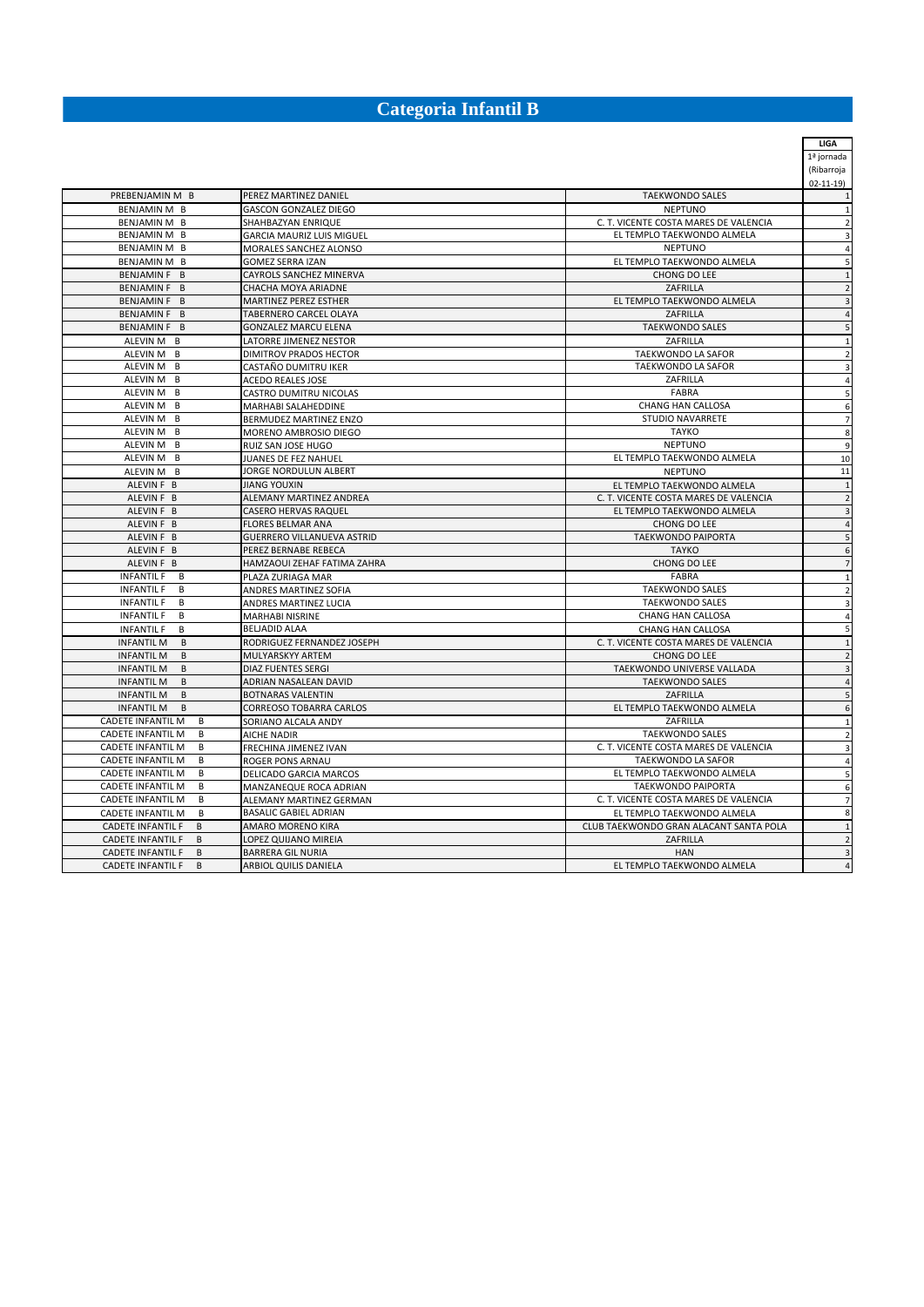## **Categoria Adulto Oficial**

|                                                    |                                                                                               |                                                       | LIGA                    |
|----------------------------------------------------|-----------------------------------------------------------------------------------------------|-------------------------------------------------------|-------------------------|
|                                                    |                                                                                               |                                                       | 1ª jornada              |
|                                                    |                                                                                               |                                                       | (Ribarroja              |
|                                                    |                                                                                               |                                                       | $02 - 11 - 19$          |
| CADETE ADULTO M Oficial                            | LATORRE ESCUDERO CRISTIAN                                                                     | ZAFRILLA                                              | $\mathbf{1}$            |
| CADETE ADULTO M Oficial                            | MIRALLES RAMON ALEJANDRO                                                                      | <b>CHANG HAN CALLOSA</b>                              | $\overline{2}$          |
| CADETE ADULTO M Oficial<br>CADETE ADULTO M Oficial | DAZA CRIADO MIGUEL ANGEL                                                                      | TAEKWON HAPKIDO FINESTRAT<br><b>CHANG HAN CALLOSA</b> | 3                       |
| CADETE ADULTO M Oficial                            | GRAU GARCIA JOSE ANTONIO<br>LORENTE SAURA JOAQUIN                                             | <b>CHANG HAN CALLOSA</b>                              | $\overline{4}$<br>5     |
| CADETE ADULTO F Oficial                            | MARTINEZ RUBIO AITANA                                                                         | ZAFRILLA                                              |                         |
| CADETE ADULTO F Oficial                            | JORGE TRIGUERO ANGELA                                                                         | ZAFRILLA                                              | 1<br>$\overline{2}$     |
| CADETE ADULTO F Oficial                            | VALERO ESTELLES YAIZA                                                                         | ZAFRILLA                                              | 3                       |
| CADETE ADULTO F Oficial                            | LATORRE ESCUDERO AROA                                                                         | ZAFRILLA                                              | $\overline{4}$          |
| CADETE ADULTO F Oficial                            | <b>GRANADO PEREZ JULIA</b>                                                                    | TAEKWON HAPKIDO FINESTRAT                             | 5                       |
| JUNIOR M Oficial                                   | REALES MUÑOZ SERGIO                                                                           | ZAFRILLA                                              | 1                       |
| JUNIOR M Oficial                                   | PEDROSO PRAENA RUBÉN                                                                          | ZAFRILLA                                              | $\overline{2}$          |
| JUNIOR M Oficial                                   | COLLARES FIGUEROA GUSTAVO DAVID                                                               | TAEKWONDO LA SAFOR                                    | 3                       |
| JUNIOR M Oficial                                   | TORRES CANET ALVARO                                                                           | TAEKWONDO LA COSTERA XATIVA                           | $\overline{a}$          |
| <b>JUNIOR M</b><br>Oficial                         | LOPEZ ROCAFULL ALVARO                                                                         | CHONG DO LEE                                          | 5                       |
| JUNIOR M Oficial                                   | MIRALLES ALVAREZ JONAS                                                                        | <b>NEPTUNO</b>                                        | 6                       |
| JUNIOR M Oficial                                   | ZAFRILLA SEGURA JOSE JAIME                                                                    | ZAFRILLA                                              | 7                       |
| JUNIOR F Oficial                                   | PEDROSO PRAENA ANDREA                                                                         | ZAFRILLA                                              | $\mathbf{1}$            |
| JUNIOR F Oficial                                   | RODRIGUEZ ZAFRA MARINA                                                                        | TAEKWON HAPKIDO FINESTRAT                             | $\overline{2}$          |
| JUNIOR F Oficial                                   | CINCA MURCIA ALEXIA                                                                           | ZAFRILLA                                              | 3                       |
| JUNIOR F Oficial<br>JUNIOR F Oficial               | GÓMEZ BERNARDO IRENE                                                                          | ZAFRILLA<br>ZAFRILLA                                  | 4                       |
| JUNIOR F Oficial                                   | PEREZ BASCUÑAN SUSANA<br>BAUTISTA GIL LUNA JINYUE                                             | CHONG DO LEE                                          | 5<br>6                  |
| JUNIOR F Oficial                                   | PORTILLO LAZARO NEREA                                                                         | TAEKWONDO PAIPORTA                                    | 7                       |
| JUNIOR F Oficial                                   | RAMOSS GOMN NELLY JEAN                                                                        | <b>NEPTUNO</b>                                        | 8                       |
| JUNIOR F Oficial                                   | CERDA COLLADO MARIA                                                                           | TAEKWONDO LA COSTERA XATIVA                           | 9                       |
| JUNIOR F Oficial                                   | DEVESA PEREZ ANNA                                                                             | TAEKWON HAPKIDO FINESTRAT                             | 10                      |
| JUNIOR F Oficial                                   | GONZALEZ SANCHEZ MONICA                                                                       | <b>NEPTUNO</b>                                        | 11                      |
| JUNIOR F Oficial                                   | CHARCO ROBLEDILLO ALBADIE                                                                     | <b>NEPTUNO</b>                                        | 12                      |
| JUNIOR F Oficial                                   | ROS BAU PAULA                                                                                 | CHONG DO LEE                                          | 13                      |
| JUNIOR F Oficial                                   | PEREZ SANCHIS BELEN                                                                           | ZAFRILLA                                              | 14                      |
| SENIOR 1 M Oficial                                 | SANJERONIMO CALDERON WILIAM                                                                   | ZAFRILLA                                              | $\mathbf{1}$            |
| SENIOR 1 M Oficial                                 | DOKHOLYAN GAGIK                                                                               | LEE YOUNG RIKOKO                                      | $\overline{2}$          |
| SENIOR 1 M Oficial                                 | SOLAZ RAMIREZ SAMUEL                                                                          | LEE YOUNG RIKOKO                                      | 3                       |
| SENIOR 1 M Oficial                                 | TUDELA MARCO GUILLERMO                                                                        | <b>FABRA</b>                                          | $\overline{4}$          |
| SENIOR 1 F Oficial                                 | RUIZ SEGURA AINOHA                                                                            | ZAFRILLA                                              | 1                       |
| SENIOR 1 F Oficial                                 | RAMOS RUIZ LAURA                                                                              | ZAFRILLA                                              | $\overline{2}$          |
| SENIOR 1 F Oficial                                 | <b>VIDAL FRASES MARIA</b>                                                                     | TAEKWON HAPKIDO FINESTRAT                             | 3                       |
| SENIOR 1 F Oficial                                 | ALBORCH PEREZ ANA                                                                             | TAEKWON HAPKIDO FINESTRAT                             | 4                       |
| SENIOR 1 F Oficial                                 | MANZANEDO VALERO MARTINA                                                                      | T. PATERNA                                            | 5                       |
| SENIOR 1 F Oficial<br>SENIOR 2 M Oficial           | ESTALELLA NAVARRO MINERVA                                                                     | TAEKWONDO L'ELIANA<br><b>NEPTUNO</b>                  | 6                       |
| SENIOR 2 M Oficial                                 | RODENAS SOLER JOAQUIN                                                                         | TAEKWONDO LA SAFOR                                    | 1                       |
| SENIOR 2 M Oficial                                 | LORCA PLA SALVADOR<br>MARQUEZ CANO CRISTIAN                                                   | <b>TAEKWONDO SALES</b>                                | 3                       |
| SENIOR 2 F Oficial                                 | SEGURA RODRIGUEZ JULIA                                                                        | ZAFRILLA                                              | $\mathbf{1}$            |
| MASTER 1 M Oficial                                 | ZAFRILLA MARABELLA JOSE                                                                       | ZAFRILLA                                              | 1                       |
| MASTER 1 M Oficial                                 | <b>BALLENA GARCIA DAVID</b>                                                                   | CHONG DO LEE                                          | $\overline{2}$          |
| MASTER 1 M Oficial                                 | <b>MIRON NICOLAE</b>                                                                          | LEE YOUNG RIKOKO                                      | 3                       |
| MASTER 1 M Oficial                                 | SANCHEZ CUARENTA JAVIER                                                                       | CHONG DO LEE                                          | $\overline{a}$          |
| MASTER 1 F Oficial                                 | LOPEZ SERER CAROLINA                                                                          | CANO                                                  | 1                       |
| MASTER 1 F Oficial                                 | <b>GOMEZ MENDEZ ISABEL</b>                                                                    | CANO                                                  | $\overline{\mathbf{c}}$ |
| MASTER 1 F Oficial                                 | RAMIREZ PEÑALVER CRISTINA                                                                     | LEE YOUNG RIKOKO                                      | 3                       |
| MASTER 1 F Oficial                                 | MORALES PLAZA MARIA JOSE                                                                      | T. PATERNA                                            | 4                       |
| MASTER 1 F Oficial                                 | CAMPOS AGRAZ SANDRA                                                                           | CANO                                                  | 5                       |
| MASTER 1 F Oficial                                 | PEDREGOSA CASADO VICTORIA                                                                     | CANO                                                  | 6                       |
| MASTER 2 M Oficial                                 | HERNANDO LUCAS BERNARDO                                                                       | CANO                                                  | 1                       |
| MASTER 2 M Oficial                                 | DE LAMO IGLESIAS JOSE MIGUEL                                                                  | TAEKWONDO LA SAFOR                                    | $\overline{2}$          |
| MASTER 2 M Oficial                                 | PASCUAL HERNANDEZ JOSE JAVIER                                                                 | CHONG DO LEE                                          | 3                       |
| MASTER 4 M Oficial                                 | CARBONELL FANJUL ALFREDO                                                                      | ZAFRILLA                                              | 1                       |
| PAREJA CADETE Oficial                              | CRISTIAN LATORRE ESCUDERO y ANGELA JORGE TRIGUERO                                             | ZAFRILLA                                              | $\mathbf{1}$            |
| PAREJA CADETE<br>Oficial                           | JULIA GRANADO PEREZ y MIGUEL ANGEL DAZA CRIADO                                                | TAEKWON HAPKIDO FINESTRAT                             | $\overline{2}$          |
| PAREJA JUNIOR<br>Oficial                           | SUSANA PEREZ BASCUÑAN y SERGIO REALES MUÑOZ                                                   | ZAFRILLA                                              | $\mathbf{1}$            |
| PAREJA JUNIOR<br>Oficial<br>PAREJA JUNIOR Oficial  | IRENE GÓMEZ BERNARDO y RUBÉN PEDROSO PRAENA                                                   | ZAFRILLA<br>ZAFRILLA                                  | $\overline{\mathbf{c}}$ |
|                                                    | JOSE JAIME ZAFRILLA SEGURA y ANDREA PEDROSO PRAENA                                            |                                                       | 3                       |
| PAREJA JUNIOR Oficial<br>PAREJA JUNIOR Oficial     | ALVARO TORRES CANET y MARIA CERDA COLLADO<br>MONICA GONZALEZ SANCHEZ y JONAS MIRALLES ALVAREZ | TAEKWONDO LA COSTERA XATIVA<br><b>NEPTUNO</b>         | 4<br>5                  |
| PAREJA JUNIOR Oficial                              | ALVARO LOPEZ ROCAFULL y LUNA JINYUE BAUTISTA GIL                                              | CHONG DO LEE                                          | 6                       |
| PAREJA 1 ADULTO Oficial                            | AINOHA RUIZ SEGURA y WILIAM SANJERONIMO CALDERON                                              | ZAFRILLA                                              | $\mathbf{1}$            |
| PAREJA 2 ADULTO Oficial                            | JOSE ZAFRILLA MARABELLA y JULIA SEGURA RODRIGUEZ                                              | ZAFRILLA                                              | $\mathbf{1}$            |
| PAREJA 2 ADULTO Oficial                            | BERNARDO HERNANDO LUCAS y ISABEL GOMEZ MENDEZ                                                 | CANO                                                  | $\overline{\mathbf{2}}$ |
| PAREJA 2 ADULTO Oficial                            | CRISTINA RAMIREZ PEÑALVER y NICOLAE MIRON                                                     | LEE YOUNG RIKOKO                                      | 3                       |
| PAREJA 2 ADULTO Oficial                            | DAVID BALLENA GARCIA y M°ANGELES LIDIA CASANOVA DE PABLO                                      | CHONG DO LEE                                          | $\overline{4}$          |
| PAREJA 2 ADULTO Oficial                            | BELEN GIMENEZ SANCHEZ Y JOSÉ JAVIER PASCUAL HERNANDEZ                                         | <b>COMBINADO</b>                                      | 5                       |
| TRIO CADETE ADULTO M Oficial                       | ALEJANDRO MIRALLES RAMON y JOSE ANTONIO GRAU GARCIA                                           | <b>CHANG HAN CALLOSA</b>                              | $\mathbf{1}$            |
| TRIO CADETE ADULTO F Oficial                       | AROA LATORRE ESCUDERO y YAIZA VALERO ESTELLES                                                 | ZAFRILLA                                              | $\mathbf{1}$            |
| TRIO JUNIOR F Oficial                              | ALEXIA, ANDREA y IRENE                                                                        | ZAFRILLA                                              | $\mathbf{1}$            |
| TRIO JUNIOR F Oficial                              | MONICA, NELLY JEAN y ALBADIE                                                                  | <b>NEPTUNO</b>                                        | $\overline{2}$          |
| TRIO 2 ADULTO M Oficial                            | DAVID, JOSE JAVIER y JAVIER                                                                   | CHONG DO LEE                                          | $\mathbf{1}$            |